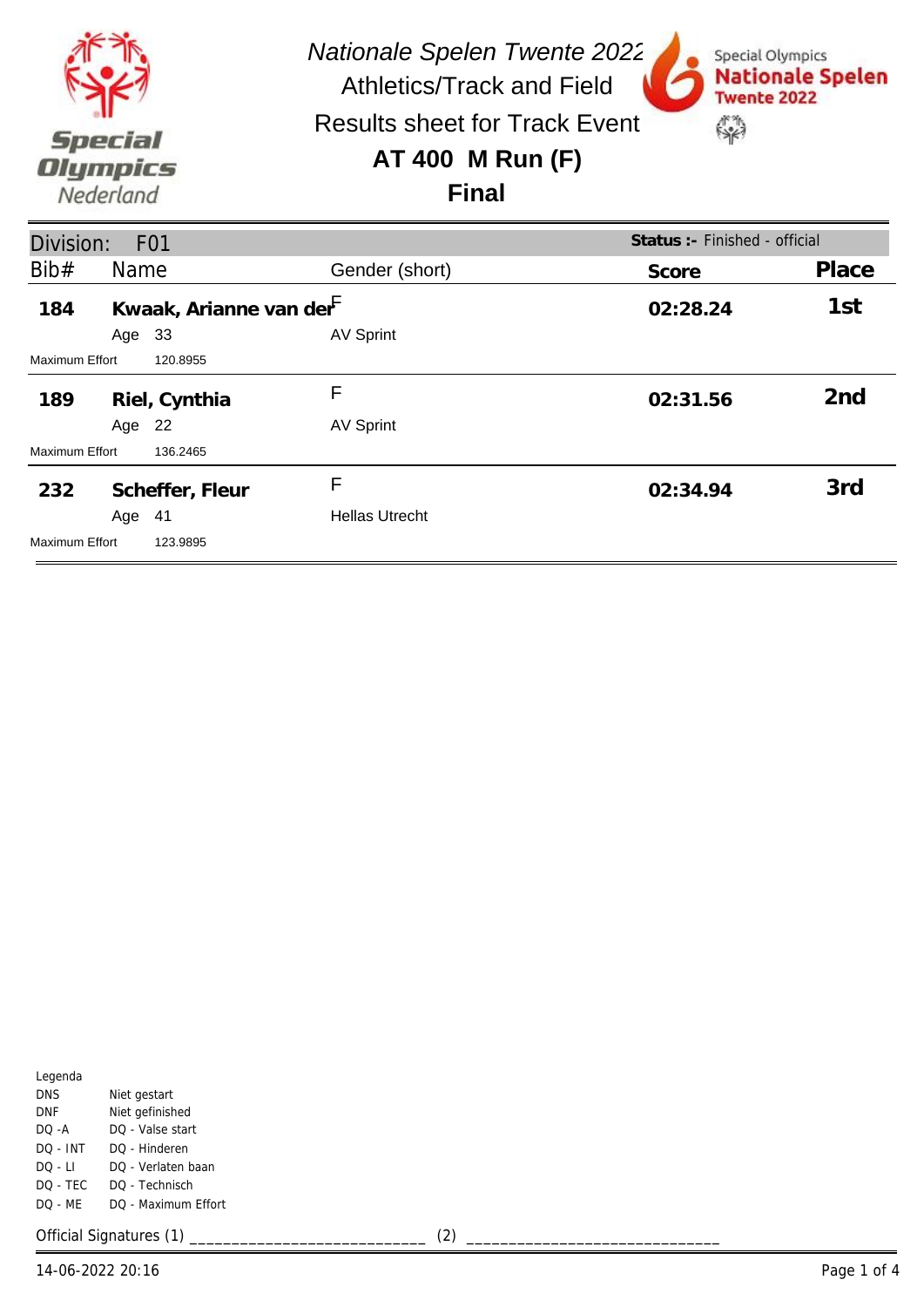

*Nationale Spelen Twente 2022* Athletics/Track and Field

Special Olympics

**Twente 2022** 

\$

**Nationale Spelen** 

Results sheet for Track Event

# **AT 400 M Run (F)**



| Division:             |        | F <sub>02</sub>    |                       | Status :- Finished - official |                 |
|-----------------------|--------|--------------------|-----------------------|-------------------------------|-----------------|
| Bib#                  | Name   |                    | Gender (short)        | Score                         | Place           |
| 205                   |        | Dijkgraaf, Karlijn | F                     | 01:57.92                      | 1st             |
|                       | Age 38 |                    | E.A.C. de Sperwers    |                               |                 |
| Maximum Effort        |        | 107.5505           |                       |                               |                 |
| 206                   |        | Feijen, Melissa    | F                     | 02:00.27                      | 2 <sub>nd</sub> |
|                       | Age 28 |                    | E.A.C. de Sperwers    |                               |                 |
| <b>Maximum Effort</b> |        | 109.5735           |                       |                               |                 |
| 215                   |        | Stiekel, Meike     | F                     | 02:02.85                      | 3rd             |
|                       | Age 32 |                    | E.A.C. de Sperwers    |                               |                 |
| Maximum Effort        |        | 114.342            |                       |                               |                 |
|                       |        | 256 Lamur, Jamilla | F                     | 02:13.00                      | 4th             |
|                       | Age 24 |                    | Only Friends          |                               |                 |
| <b>Maximum Effort</b> |        | 118.966            |                       |                               |                 |
| 98                    |        | Erp, Carlijn van   | F                     | 02:19.62                      | 5th             |
|                       | Age 19 |                    | AV Generaal Michaëlis |                               |                 |
| <b>Maximum Effort</b> |        | 117.3              |                       |                               |                 |
| 126                   |        | Bouwhuis, Cecil    | F                     | 02:14.88                      | DQ-LI           |
|                       | Age 51 |                    | <b>AV Lycurgus</b>    |                               |                 |
| <b>Maximum Effort</b> |        | 111.588            |                       |                               |                 |

| Legenda    |                     |
|------------|---------------------|
| <b>DNS</b> | Niet gestart        |
| DNF        | Niet gefinished     |
| DO -A      | DO - Valse start    |
| DO - INT   | DO - Hinderen       |
| DO - LI    | DO - Verlaten baan  |
| DO - TEC   | DO - Technisch      |
| DO - MF    | DO - Maximum Effort |
|            |                     |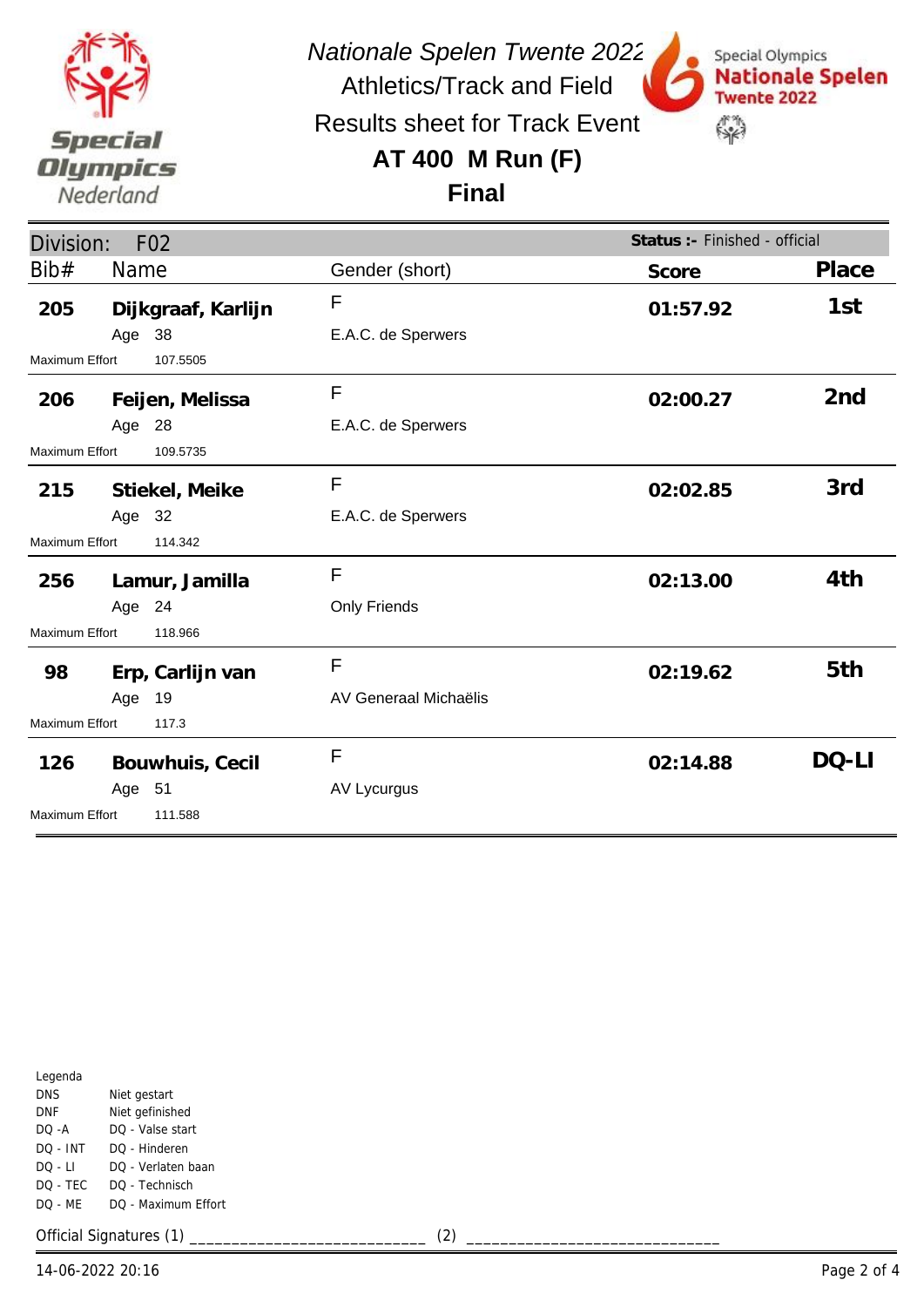

*Nationale Spelen Twente 2022* Athletics/Track and Field

Special Olympics

**Twente 2022** 

\$

**Nationale Spelen** 

Results sheet for Track Event

## **AT 400 M Run (F)**

### **Final**

| Division:<br>F <sub>03</sub> |        |                      |                   | Status :- Finished - official |                 |
|------------------------------|--------|----------------------|-------------------|-------------------------------|-----------------|
| Bib#                         | Name   |                      | Gender (short)    | Score                         | Place           |
| 44                           |        | Rietdijk, Frieda     | $\mathsf{F}$      | 01:48.40                      | 1st             |
|                              | Age 43 |                      | <b>AAV '36</b>    |                               |                 |
| <b>Maximum Effort</b>        |        | 93.755               |                   |                               |                 |
| 29                           |        | Kempen, Lotte van    | F                 | 01:49.08                      | 2 <sub>nd</sub> |
|                              | Age 28 |                      | <b>AAV '36</b>    |                               |                 |
| Maximum Effort               |        | 92.599               |                   |                               |                 |
| 151                          |        | Weert, Dominique van | F                 | 01:49.45                      | 3rd             |
|                              | Age 16 |                      | AV Lycurgus       |                               |                 |
| Maximum Effort               |        | 95.4975              |                   |                               |                 |
| 122                          |        | Speijker, Izabella   | F                 | 01:53.31                      | 4th             |
|                              | Age 23 |                      | AV Hanzesport     |                               |                 |
| Maximum Effort               |        | 100.0195             |                   |                               |                 |
| 18                           |        | Gareman, Judith      | F                 | 02:10.85                      | 5th             |
|                              | Age 45 |                      | <b>AAV '36</b>    |                               |                 |
| Maximum Effort<br>99.1525    |        |                      |                   |                               |                 |
| 201                          |        | Muilwijk, Desta      | F                 | 01:29.67                      | DQ-ME           |
|                              | Age    | 17                   | <b>AV Zuidwal</b> |                               |                 |
| <b>Maximum Effort</b>        |        | 91.035               |                   |                               |                 |

| Legenda    |                     |
|------------|---------------------|
| <b>DNS</b> | Niet gestart        |
| DNF        | Niet gefinished     |
| DO -A      | DO - Valse start    |
| DO - INT   | DO - Hinderen       |
| DO - LI    | DO - Verlaten baan  |
| DO - TEC   | DO - Technisch      |
| DO - MF    | DO - Maximum Effort |
|            |                     |